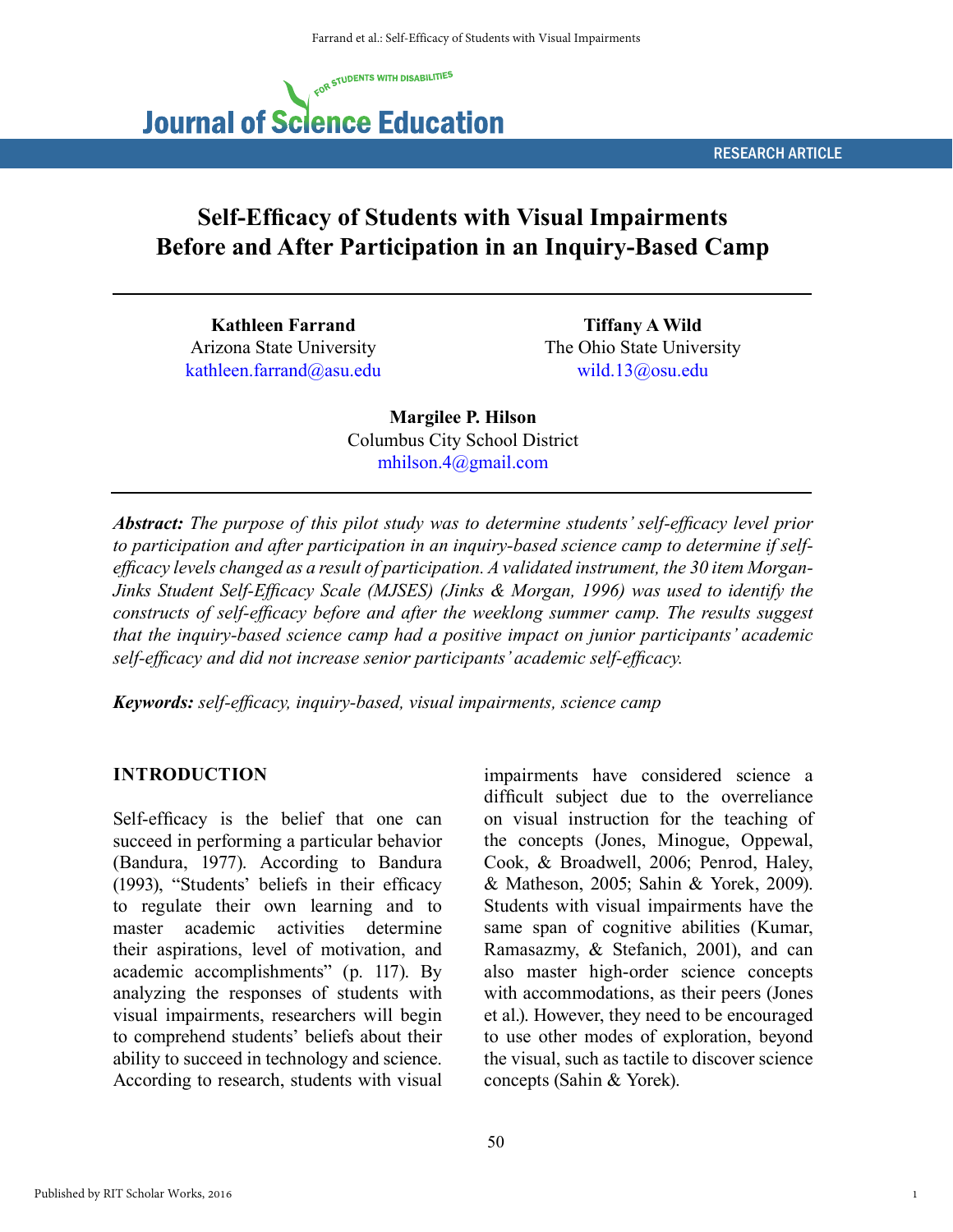Inquiry-based education allows engagement in science much like a scientist would in his/her career. Students utilize thinking processes similar to how a scientist would begin to examine the natural world. Recent research has shown that inquiry-based curriculums are beneficial for students with visual impairments (Wild & Trundle, 2010a; 2010b; Wild, Hobson, & Hilson, 2012). However, this research was based upon existing inquiry-based curriculum. No research exists to examine the selfefficacy of children with visual impairments regarding science or participation in inquirybased science.

## **THEORETICAL FRAMEWORK**

The beliefs a person has about his or her ability influences behavior. Bandura (1993) suggested that these beliefs create effects through cognitive, motivational, affective, and selection processes. Performance accomplishments, vicarious experience, verbal persuasion, and physiological states are the four main sources of information that form the base for personal self-efficacy (Bandura, 1977). A student's personal selfefficacy belief influences their participation in school. The belief that students have in their ability to do school work impacts their involvement and perseverance in the work (Linnenbrink & Pintrich, 2003). This belief in one's own capability influences an individual's effort and interest in school related work. Student performance may be improved when students have a high sense of self- efficacy in a subject area and may influence students in considering career choices in that subject area (Pajares, 1997). This is supported by findings that suggest that a person's self-efficacy beliefs are a factor in their selection of and achievement in a science and math related career (Zeldin, Britner, & Pajares, 2008).

## **SELF-EFFICACY RESEARCH**

There is a paucity of research on the selfefficacy of students with visual impairments in science. There has been some related research, such as Ketelhut's (2007) exploratory study on students', of which only 3% were identified as special education and none were reported visually impaired, selfefficacy before and during a scientific activity using technology over time. The study used a 7-point Likert scale and the findings suggest that when scientific inquiry concepts are integrated into teaching, such as with a computer game system, it may promote change in student's self-efficacy (Ketelhut).

Lacakaye and Margalit (2006) conducted a study that identified the self-efficacy of students with Learning Disabilities (LD) and their general education peers in math and history in middle school and high school. The study consisted of 120 students with LD and 160 general education students. Specific academic and general academic self-efficacy was measured using a 7-point Likert scale. The study indicated that students with LD continued to experience lower self-efficacy in history, even after they had received accommodations and assistance during the school year. In addition, the math self-efficacy for the high school students with LD remained stable compared to their peers without LD who reported lower math self-efficacy.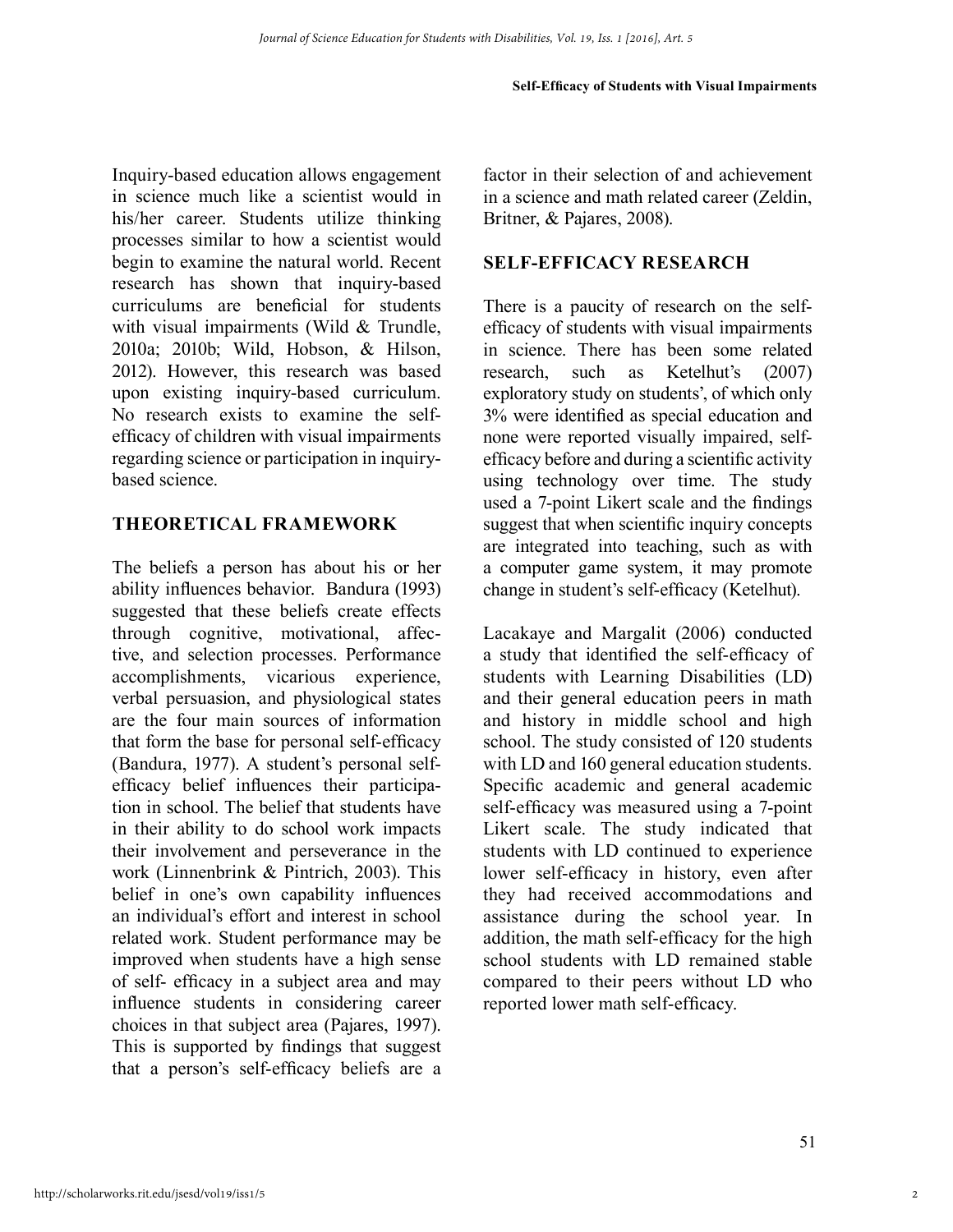### **METHODOLOGY**

### *Students*

Students with a visual impairment in grades 3<sup>rd</sup> through 12<sup>th</sup> were enrolled in a summer camp provided by a national consumer organization for students with visual impairments. Students in grades  $3<sup>rd</sup>-6<sup>th</sup>$ were termed junior campers and senior campers were in grades  $8<sup>th</sup>-12<sup>th</sup>$ . All students enrolled in the camp participated in the instruction; however, only the students who agreed to participate in the study and had parental consent completed the self-efficacy instrument. All campers had a visual impairment that ranged from total blindness to low vision. Data regarding specific visual impairment conditions was not collected due to restrictions placed on the data collection. Demographic data are detailed in Table 1.

Sixteen junior campers had parental forms and consent forms and completed the presurvey questions, but only eight (50%) of the sixteen junior campers completed the post-survey questions. Only data from those campers completing both the pre and post assessment will be presented. Five junior participants were male and three were female. One junior participant was seven years old, five junior participants were eleven years old, and two junior participants were twelve years old. One junior participant was in 3rd grade, one junior participant was in  $4<sup>th</sup>$  grade, and six junior participants were in 5th grade. Five junior participants were Caucasian, one junior participant was African American, one junior participant was Hispanic, and one junior participant was Asian.

| Student#<br>Age |    | Gender | Grade          | Race             | Junior or Senior |  |
|-----------------|----|--------|----------------|------------------|------------------|--|
|                 | 11 | Female | 5              | Caucasian        | Junior           |  |
| 2               | 7  | Female | 3              | African American | Junior           |  |
| 3               | 11 | Male   | 5              | Caucasian        | Junior           |  |
| $\overline{4}$  | 11 | Female | 5              | Caucasian        | Junior           |  |
| 5               | 11 | Male   | 5              | Hispanic         | Junior           |  |
| 6               | 11 | Male   | 5              | Caucasian        | Junior           |  |
|                 | 12 | Male   | $\overline{4}$ | Asian            | Junior           |  |
| 8               | 12 | Male   | 5              | Caucasian        | Junior           |  |
| 9               | 16 | Female | 10             | Caucasian        | Senior           |  |
| 10              | 19 | Male   | 10             | Caucasian        | Senior           |  |
| 11              | 14 | Male   | 8              | Caucasian        | Senior           |  |
| 12              | 16 | Female | 10             | Caucasian        | Senior           |  |

*Table 1: Demographic Data for Self-Efficacy Data 1*

*1 From Preparing for an Inquiry-Based Summer Camp Experience for Students with Visual Impairments: What Do the Campers Think?, by T. Wild, M. Hilson, & K. Farrand, 2014, Journal of Blindness Innovation and Research, 4. Copyright [2014] by Journal of Blindness Innovation Research. Reprinted with permission.*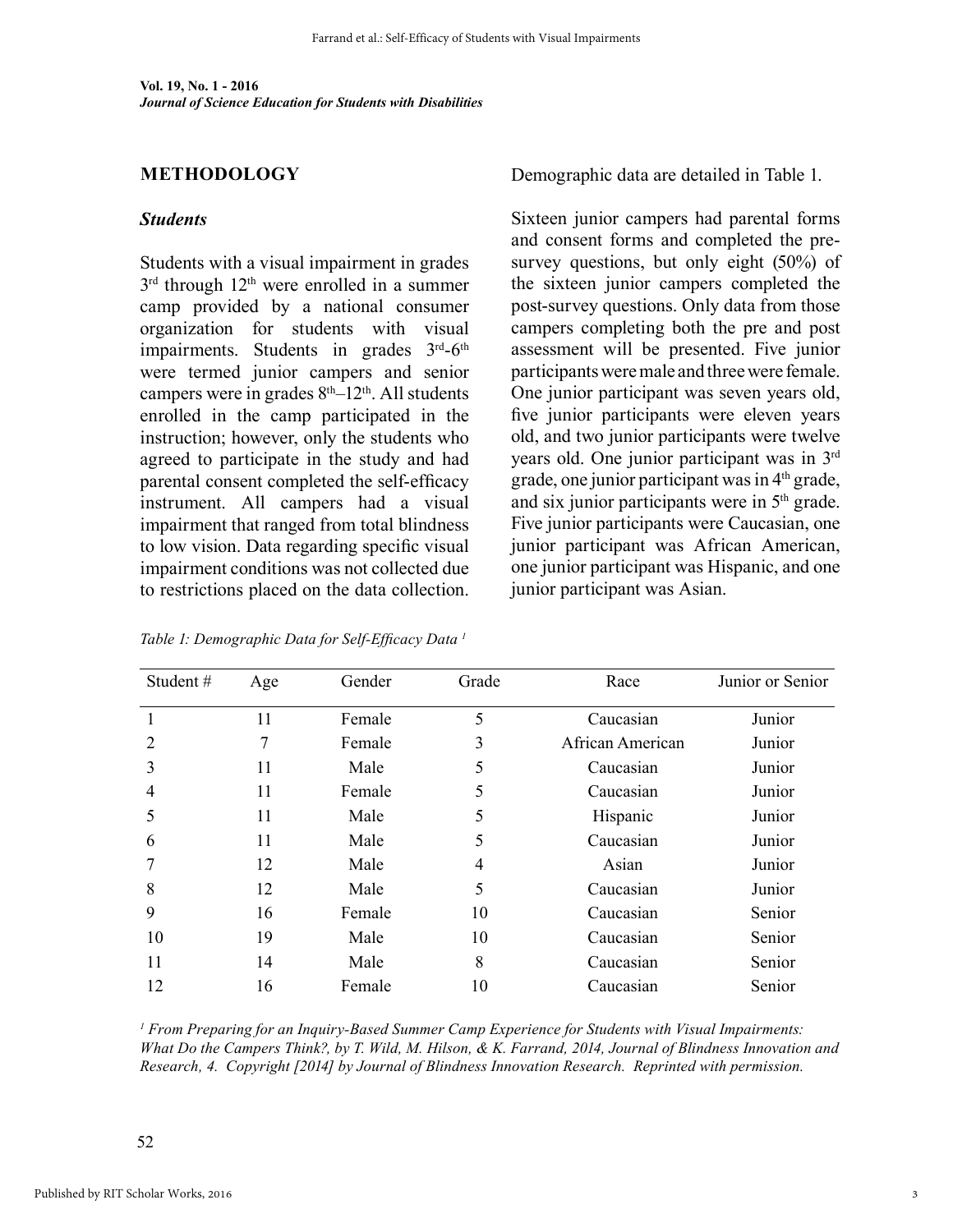Seven senior campers had parental forms and consent forms and completed the presurvey, but only four (57%) of the seven completed the post-survey questions. Of those senior participants that completed both surveys, two were male and two were female. One senior participant was in 8<sup>th</sup> grade and three senior participants were in  $10<sup>th</sup>$  grade. All four senior participants were Caucasian. One senior participant was fourteen years old, two were sixteen years old, and one participant was nineteen years old.

# *Setting*

The data were collected at the organization's headquarters as well as the students' home computers. All students attended a weeklong inquiry-based science camp at the organization's headquarters. The theme of the week long camp was inquiry-based science.

# *Purpose*

The purpose of this pilot study was to determine students' self-efficacy level prior to participation and after participation in the inquiry-based science camp to determine if self-efficacy levels changed as a result of participation.

# **CAMP CURRICULUM**

All campers participated in a weeklong science inquiry-camp. This camp built upon inquiry-based investigations that each individual camper had developed over several weekly, approximately 25 minute, telephone calls with the directors of the camp. Campers could choose a science or engineering topic they were interested in as long as the investigation surrounding their topic was inquiry-based. After deciding on a topic, the students built a list of supplies and resources needed for the projects. In addition, the directors assigned the campers to small groups with an adult mentor, who also had a visual impairment, based upon their interests prior to arriving to camp.

Upon arrival at camp, all campers were assigned a workstation with all their supplies needed to complete their investigations. Blocks of time were devoted daily to completing and working on their projects. Projects ranged from exploring human behaviors, building a hovercraft, exploring how to build a tactile graphics pad, testing modalities of learning, and building bridges; just to name a few. Campers kept data on their project in the form of a journal. Senior campers were encouraged to work with junior campers and answer any questions the junior campers might have about their inquiry projects. Both junior and senior campers asked questions of the adult mentors. When the students were not working on their projects they were exploring other science experiments or learning about engineering endeavors such as the Blind Driver Challenge.

The final day of camp involved campers presenting their findings from their projects to all staff, mentors, parents, and fellow campers. Some members of the general public also attended the event.

# **DATA COLLECTION**

# *Instrument*

Students in this study completed a short form demographic survey and a 30-item Morgan-Jinks Student Efficacy Scale (MJSES)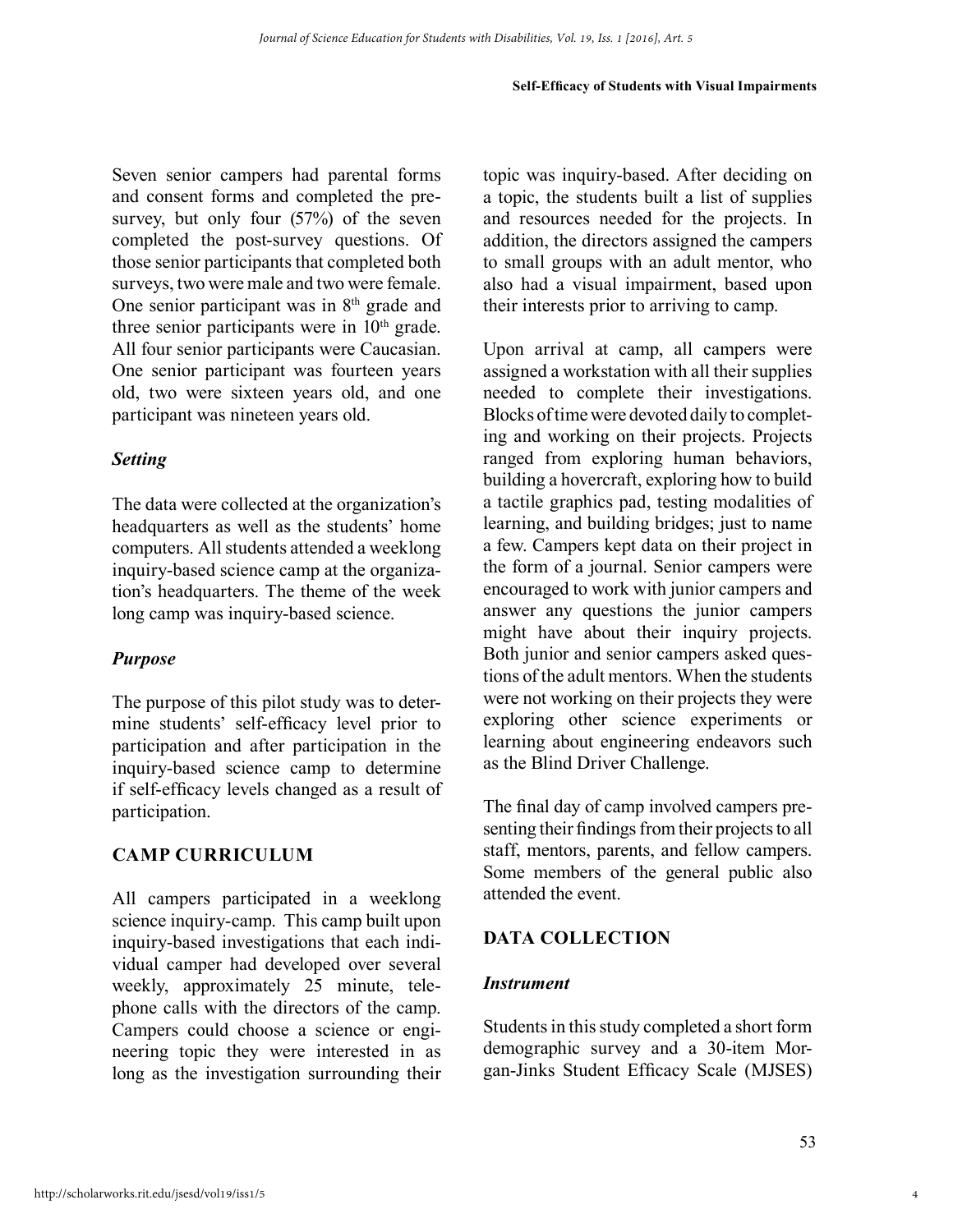self-efficacy instrument, a validated instrument developed by Jinks and Morgan (1996). The MJSES was used to identify the constructs of self-efficacy before and after participating in the weeklong summer camp. THE MJSES was designed to obtain information about student self-efficacy beliefs in relation to academic activities (Jinks & Morgan, 1999). Jinks and Morgan identified the following three subscales within the MJSES self-efficacy instrument: talent items, context items, and effort items.

Talent items consisted of students responding to statements, thirteen, about their beliefs that they are a good student and questions about specific content areas, such as science, math, reading, and social studies. An example statement from the talent items subscale is, "I am a good science student" (Jinks & Morgan, 1999, p. 227). Context items consisted of students responding to statements, 13, about their beliefs about students that get good grades, the importance of school and grades, and their beliefs about teachers and adults in relation to school success. An example statement from the context items subscale is, "It does not matter if I do well in school" (Jinks & Morgan, 1999, p. 227). Effort items consisted of students responding to statements, four, about their beliefs about their own effort in academic pursuits and grades. An example statement from the effort items subscale is, "I always get good grades when I try hard" (Jinks & Morgan, 1999, p. 227).

The survey was posted on an Internet-based provider that was compatible with standard text to voice adaptive software. Students responded to the 30 item survey questions on a 4-point interval Likert-type scale (Jinks & Morgan, 1999). Students marked the box that contained a statement of agreement (4=really agree, 3=kind of agree, 2=kind of disagree, and 1=really disagree) that matched their perceived self-efficacy.

### *Collection*

A letter of support from the organization and an informational packet from the researchers were sent to participants and parents prior to camp. Information in the packet described the potential value of the research study and requested parental consent. A permission form and a self-addressed stamped envelope were included in the packet. Only students with signed parental or self- consent forms were considered participants of this study. Students eighteen-years –or older were permitted to sign their own consent forms. After consent forms were received, an email with a link to the survey was sent to the students. The national consumer organization that sponsored the camp provided the researchers with student/ parent email addresses from their files upon receipt of permission. A short introduction to the assessment was given on the survey's opening page followed by the demographic questions and then the MJSES instrument.

Students and parents also had the option of completing the survey during camp registration. Researchers were available to answer questions and provide computer access. All participants completed the MJSES and presurvey questions prior to the first morning of the camp.

One week after camp, students received an email asking them to complete the same MJSES survey as a post evaluation. All participants were asked the same MJSES questions pre and post camp.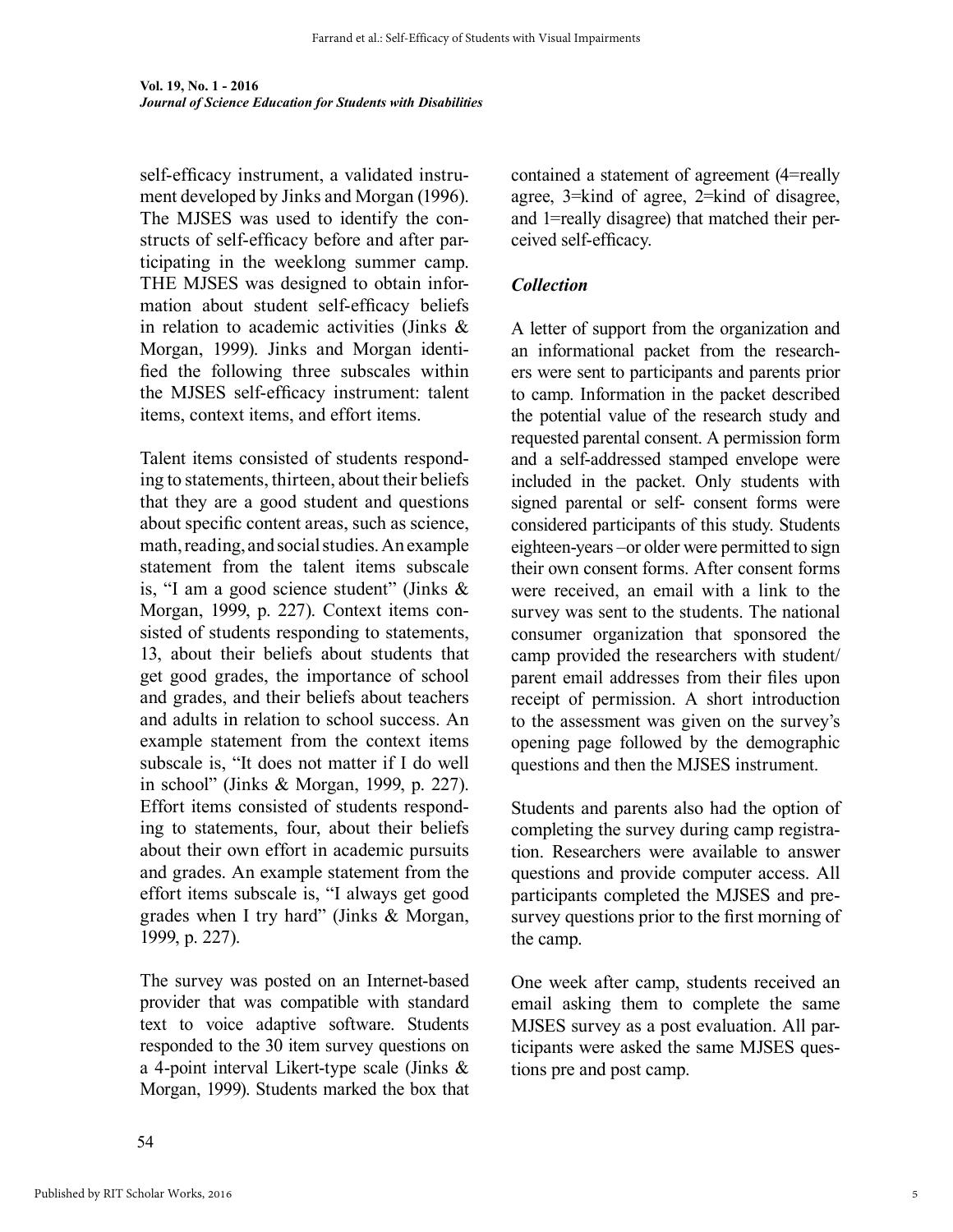#### **Self-Efficacy of Students with Visual Impairments**

|               | n | Pre-Survey M | Post-Survey M |
|---------------|---|--------------|---------------|
| Group         | 8 | 2.73         | 2.84          |
| Participant 1 | 1 | 2.93         | 2.87          |
| Participant 2 |   | 2.90         | 2.83          |
| Participant 3 |   | 2.97         | 3.07          |
| Participant 4 |   | 2.73         | 2.73          |
| Participant 5 | 1 | 2.70         | 2.87          |
| Participant 6 |   | 2.73         | 2.83          |
| Participant 7 |   | 2.87         | 2.97          |
| Participant 8 |   | 2.03         | 2.57          |

*Table 2: Junior Self-Efficacy Scores on the MJSES*

*Table 3: Junior Group Self-Efficacy Scores on the MJSES by Subscale Items*

| Group       | Talent Items | Context Items | <b>Effort</b> Items |
|-------------|--------------|---------------|---------------------|
| Pre-Survey  | 3.05         | 2.48          | 2.53                |
| Post-Survey | 3.32         | 2.43          | 2.59                |

### **DATA ANALYSIS**

The data collected from the MJSES selfefficacy instrument was analyzed using Jinks and Morgan's subscale item information for talent, context, and effort (Jinks & Morgan, 1996). MJSES data were analyzed using SPSS software to identify the children's understanding of self-efficacy. Due to the small sample size of participants the statistical power of the data was reduced. The mean scores of the participant responses were analyzed to identify patterns between junior and senior campers, as well as their responses to the MJSES subscale items about self-efficacy.

### **RESULTS**

Results from the MJSES self-efficacy instrument showed that junior participants had a pre-survey self-efficacy mean score of 2.73 and a post-survey self-efficacy mean score of 2.84 (Table 2). Thus, junior campers' selfefficacy scores increased from pre-survey to post-survey. Five junior participants' (62.5 %) self-efficacy mean scores increased, two junior participants' (25%) self-efficacy mean scores decreased, and one participant's (12.5 %) self-efficacy mean score stayed the same.

Table 3 reports the results of the junior group self-efficacy mean scores for the three subscale items of the MJSES self-efficacy instrument. The junior groups' self-efficacy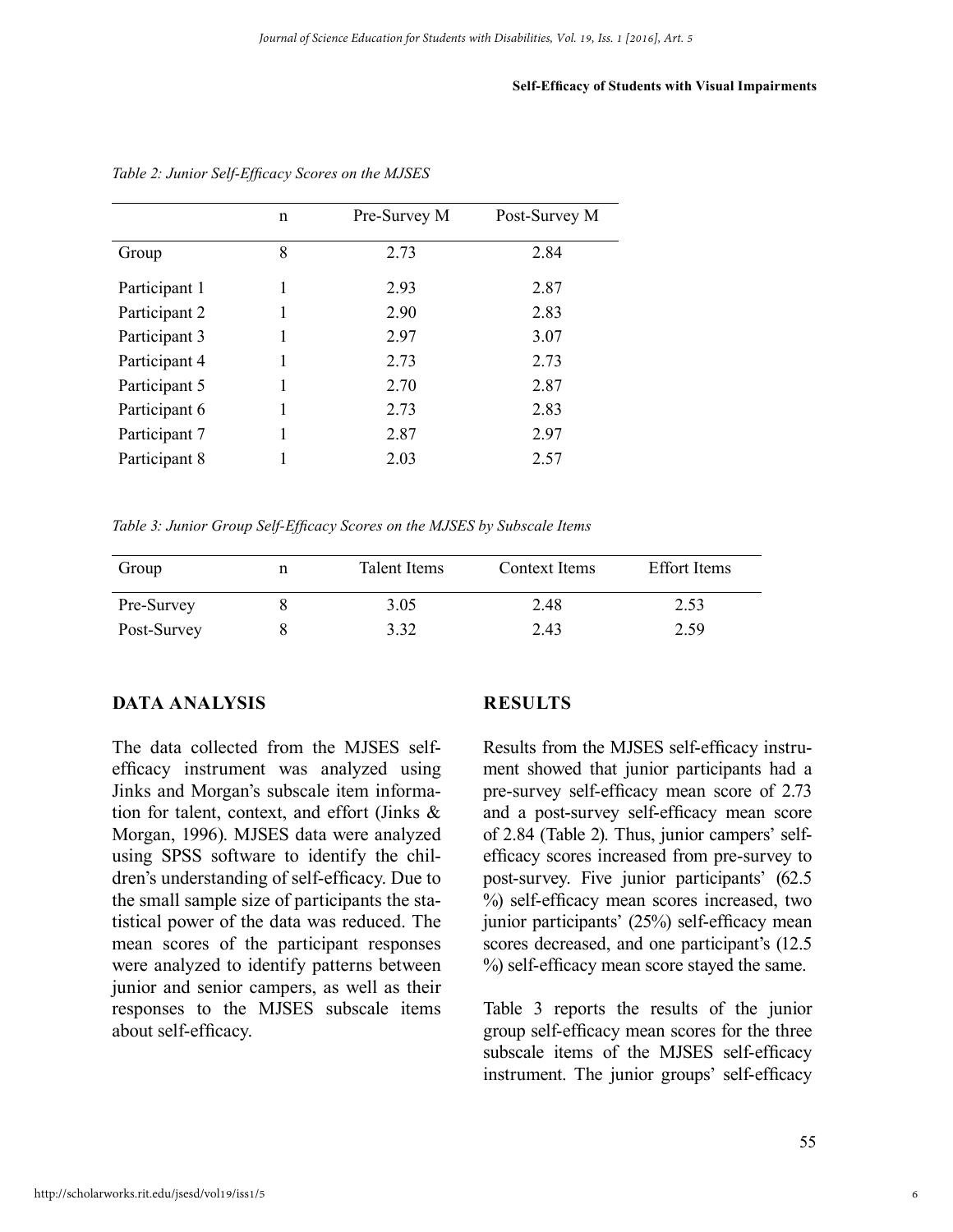#### **Vol. 19, No. 1 - 2016** *Journal of Science Education for Students with Disabilities*

|                | n | Pre-Survey M | Post-Survey M |
|----------------|---|--------------|---------------|
| Group          |   | 2.82         | 2.75          |
| Participant 9  |   | 2.63         | 2.77          |
| Participant 10 |   | 293          | 2.77          |
| Participant 11 |   | 2.90         | 2.77          |
| Participant 12 |   | 2.83         | 2.67          |

*Table 4: Senior Self-efficacy Scores on the MJSES*

*Table 5: Senior Group Self-Efficacy Scores on the MJSES by Subscale Items*

| Group       | Talent Items | Context Items | <b>Effort</b> Items |
|-------------|--------------|---------------|---------------------|
| Pre-Survey  | 3.40         | 2.33          | 2.48                |
| Post-Survey | 3.21         | 2.35          | 2.44                |

mean scores for subscale items increased in two categories: talent items and effort items, and the self-efficacy mean scores for context items decreased slightly.

Results from the MJSES self-efficacy instrument showed that senior participants had a pre-survey self-efficacy mean score of 2.83 and a post-survey self-efficacy mean score of 2.75 (Table 4). Thus, senior campers' self-efficacy group scores decreased from pre-survey to post-survey. One senior participants' (25%) self-efficacy mean score increased and three senior participants' (75%) self-efficacy mean scores decreased.

Table 5 reports the results of the senior groups' self-efficacy mean scores for the three subscale items of the MJSES self-efficacy instrument. The senior groups' self-efficacy mean scores increased for one subscale category: context items, and decreased for two subscale categories: talent items and effort items.

### **LIMITATIONS**

One of the limitations of this study is the small sample size; there were only eight junior campers and four senior campers. This is in part due to the fact that visual impairments is identified as a low incidence disability. The U.S. Department of Education (2002) reported that students with low incidence disabilities make up less than 1% of the U.S. school population (Ludlow, Conner, & Schechter, 2005). Findings from this research cannot be generalized to populations of all students' with visual impairments, due in large part to the small number of students in the sample size. The small sample size also reduced the statistical power. This made it difficult to analyze the data for significance, because at least one of the groups had fewer than two cases. This occurred when statistical measures were run to test the significance of age, gender, and visual disability impacts within the survey. The tests could not be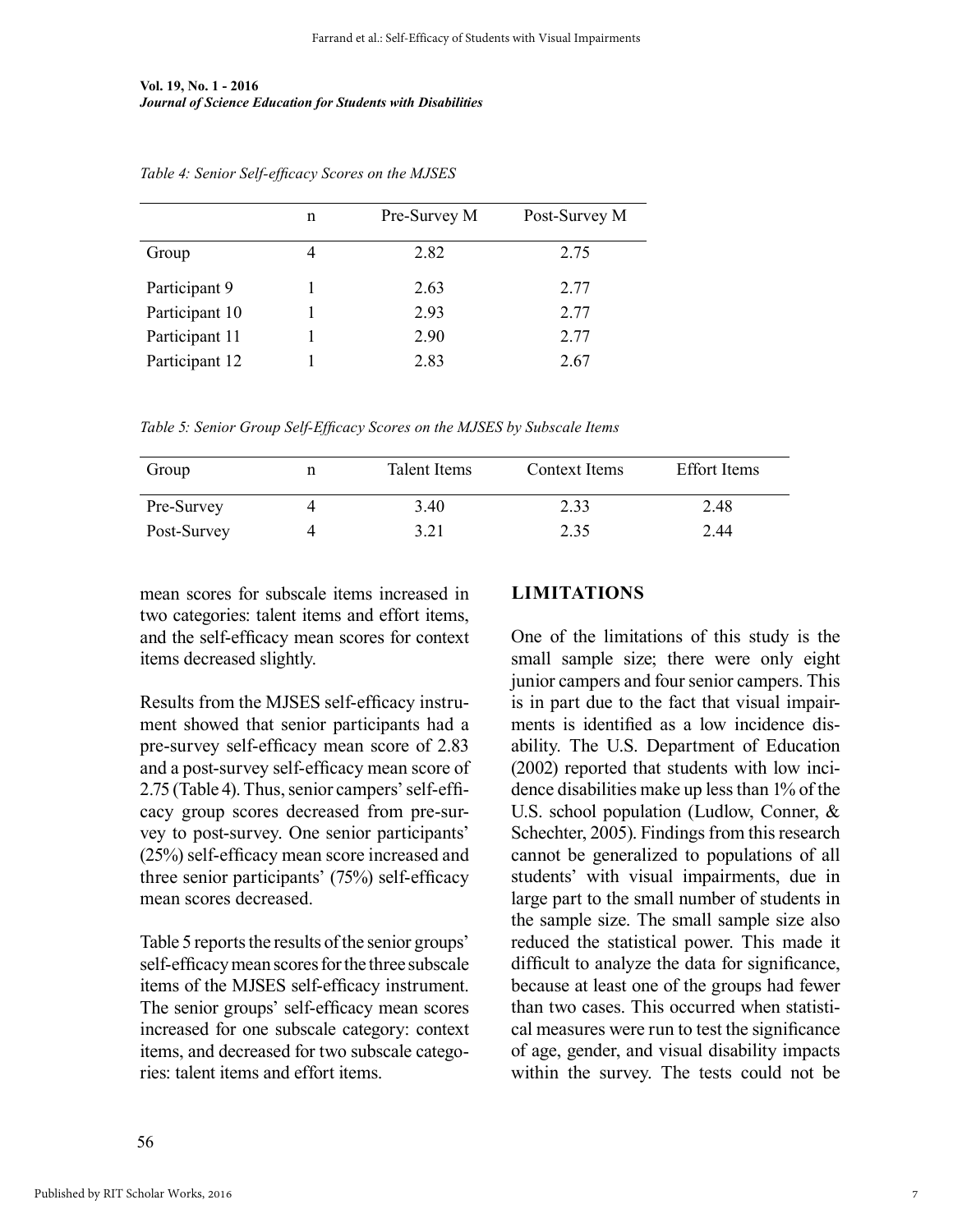#### **Self-Efficacy of Students with Visual Impairments**

performed to determine the statistical significance for the fixed factors.

Another limitation is that the students that participated in the study were a self-selected group. The students in the study voluntarily applied to attend the camp and participate in the study; selection of the participants was not random. Also, not all students that completed the pre-survey questions completed the post-survey questions. This limitation was in part due to the fact that participants completed the post-survey at their homes. Students were sent an email reminder one week after camp, but the number of participants that completed the online survey still decreased from the pre to the post survey.

A further limitation is that the MJSES selfefficacy instrument did not focus solely on science and technology. The MJSES was designed to identify student self-efficacy perceptions concerning academic performance (Jinks & Morgan, 1999). The MJSES results recorded the impact of an inquirybased summer camp on the self-efficacy beliefs of students' with visual impairments for academic performance, but science and technology was not the sole subject being measured. The MJSES test itself only had one question directly related to science and no questions that specifically asked about technology.

### **CONCLUSIONS**

The purpose of this pilot study was to determine students' self-efficacy level prior to participation and after participation in an inquiry-based science camp to determine if self-efficacy levels changed as a result of participation. The results of the present study could not determine the students' selfefficacy for science and technology specifically, but was rather used to determine the impacts of an inquiry-based science camp on students' academic self-efficacy. The results from the MJSES subscale items suggested that junior and senior participants' self-efficacy was highest with talent items, followed by effort items, and context items. Overall the results from the MJSES self-efficacy survey indicated that junior and senior students had high academic self-efficacy beliefs at the beginning of the camp. The overall subscale means also indicated high self-efficacy levels for the participants.

The results of the present study indicated that the inquiry-based science camp increased the junior participants' self-efficacy for academic performance. The results from the MJSES self-efficacy instrument recorded an increase in the junior group participants' self-efficacy mean score, an increase in the self-efficacy mean scores for the majority of the individual junior participants (6), a decrease in the self-efficacy mean score for 1 junior participant, and had no effect on 1 junior participants' self-efficacy mean score. Additional data collected by the author's supports the junior campers increased selfefficacy. According to Wild, Hilson, and Farrand (2014), junior campers indicated that they enjoyed their time working on the inquiry-based science projects, learned new technology, were more confident about their cane use, and were more confident about possibilities for people with visual impairments upon completion of the camp.

In contrast, the results from the MJSES self-efficacy instrument indicated that the inquiry-based science camp did not increase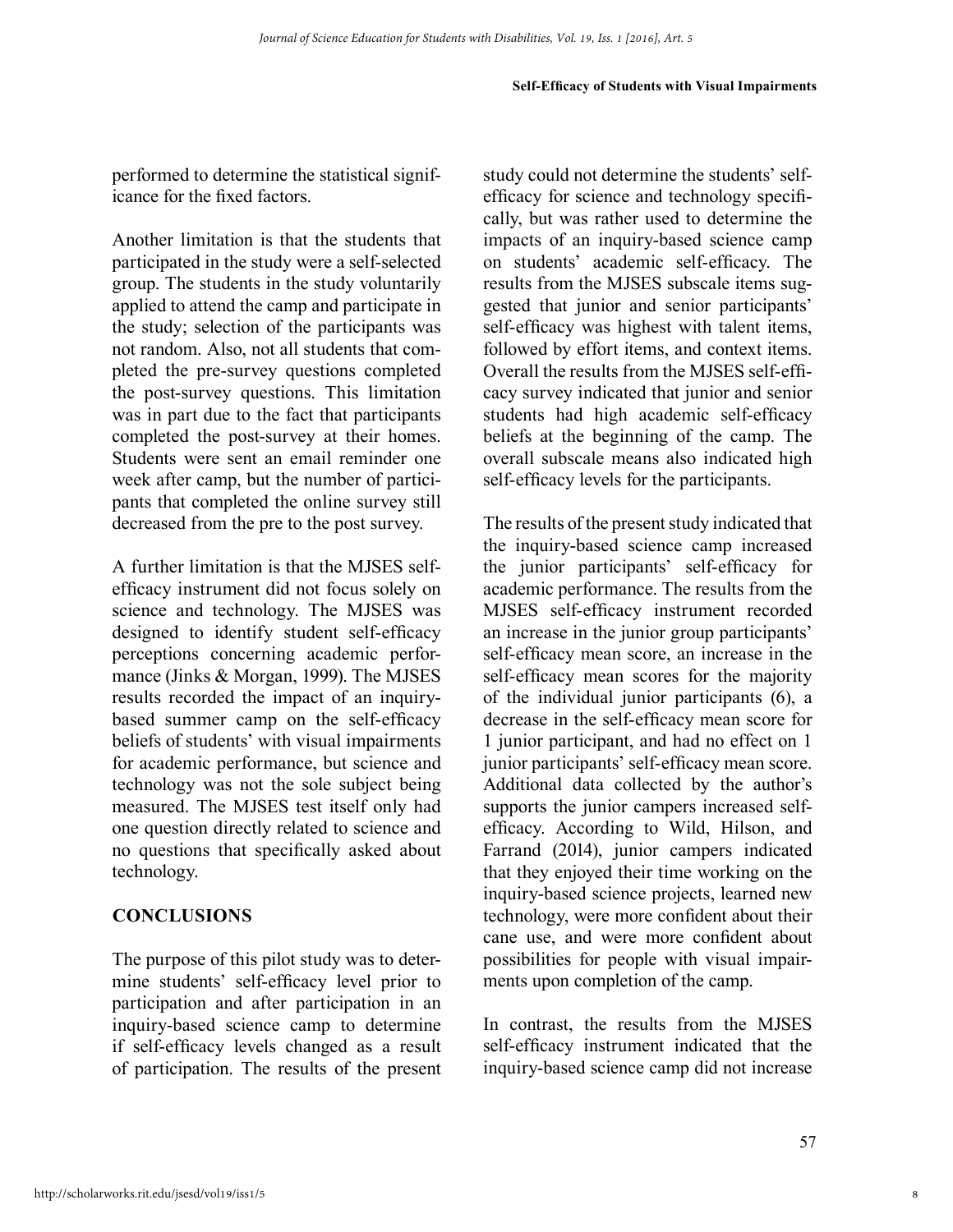the self-efficacy of senior participants for academic performance. The MJSES results indicated that the group self-efficacy mean scores for the senior participants decreased, the self-efficacy mean scores for the majority of the senior participants (3) decreased, and the self-efficacy mean score of 1 senior participant increased. The decrease in senior participants' self-efficacy mean score may have been due to their high self-efficacy scores prior to the camp, more specifically in regards to their perceived talent and effort. Wild, Hilson, and Farrand (2014) reported information from the senior participants that supported their high self-efficacy beliefs prior to and upon completion of the inquirybased science camp. More specifically Wild and colleagues found that senior campers felt they were good role models and mentors, as well as leaders that had skills that included "confidence, independence, understanding, being informed, and connecting with others" before and after the camp (2014, p. 5). In addition, the seniors high mean scores prior to the camp and a lack of increase in self-efficacy upon completion of the camp may have been due to the seniors having more experiences with open inquiry prior to the camp.

# **SUMMARY**

# *Implications and Future Research*

There is a dearth of literature on the selfefficacy of students with visual impairments on science and technology. This pilot study research can provide educators and researchers with a better understanding of the role of self-efficacy in students with visual impairments. Future research needs to be done using the MJSES self-efficacy instrument with a larger sample size of students with visual impairments as well as a random sample of student participants. A suggestion would be to have data collected using the MJSES selfefficacy instrument from multiple camps to increase the sample size of the students. Also, future research should examine validated norm-referenced instruments for all students and the impact of the instrument on the selfefficacy of students with visual impairments on science and technology. This study can also provide a basis for future research to create a norm-referenced instrument for the self-efficacy of students with visual impairments for science and technology.

Results from the MJSES self-efficacy instrument implied that there was increased selfefficacy with the junior participants and decreased self-efficacy with the senior participants. These results have implications for how the self-efficacy of students of different age ranges, specifically junior and senior participants with visual impairments are impacted by an inquiry-based science camp. Results may have been influenced by the level of cognitive understanding or prior knowledge of participants. Junior participants may not have experienced the same level of frustration during inquiry as the seniors. Senior participants may have entered the camp with higher expectations for the scientific outcomes of their inquiry experiments. Student's individual success in completing an experiment that he or she designed may have influenced his or her academic self-efficacy. Future research needs to take into account individual participants' understanding of inquiry-based science experiments and how this can influence academic self-efficacy, as well as individual participants' previous experiences participating in inquiry-based science.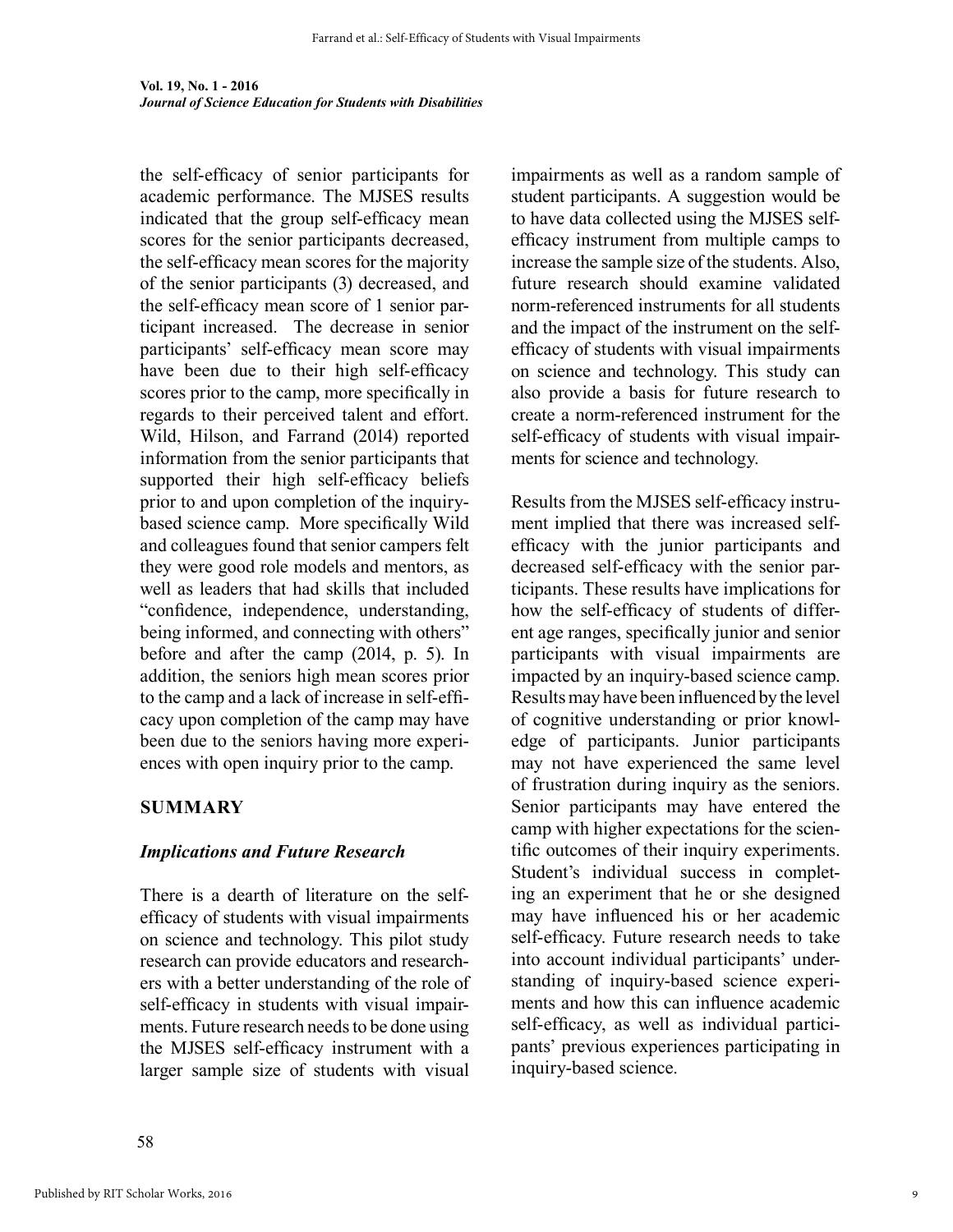#### **Self-Efficacy of Students with Visual Impairments**

Overall the results from the MJSES selfefficacy instrument subscale items indicated that students with visual impairments had the highest self-efficacy with regards to talent items, followed by effort items and then context items. The high results for the talent subscale items has implications for future research with inquiry-based science that takes into account different teaching and learning variables and how these impact students with visual impairments academic self-efficacy. The self-efficacy data also has implications for teachers motivating students in the various subscale areas. Teachers may design lessons that focus more on talent, effort, or context items in order to increase individual self-efficacy with regards to various academic content areas.

## **REFERENCES**

- Bandura, A. (1977). Self-efficacy: Toward a unifying theory of behavioral change. *Psychological Review*, 84(2), 191-215.
- Bandura, A. (1993). Perceived self-efficacy in cognitive development and functioning. *Educational Psychologist*, 28(2), 117-148.
- Jinks, J. & Morgan, V. (1996). Students' sense of academic efficacy and achievement in science: A useful new direction for research regarding scientific literacy? *Electronic Journal of Science Education*, 1(2).
- Jinks, J., & Morgan. V. (1999). Children's perceived academic self-efficacy: An inventory scale. *The Clearing House*, 72(4)), 224-230.
- Jones, M. G., Minogue, J., Oppewal, T., Cook, M. P., & Broadwell, B. (2006). Visualizing without vision as the microscale: Students with visual Impairments explore cells with touch. *Journal of Science Education & Technology*, 15(5/6), 345-351.
- Ketelhut, D. J. (2007). The impact of student self-efficacy on scientific inquiry skills: An exploratory investigation in River City, a multi-user virtual environment. *Journal of Science Education and Technology*, 16(1), 99-111.
- Kumar, D., Ramassamy, R., & Stefanich, G. (2001). Science for students with visual impairments: teaching suggestions and policy implication for secondary learners. [Electronic version]. *Electronic Journal of Science Education*, 5, 1-9.
- Lackaye, T. D. & Margalit, M. (2006). Comparisons of achievement, effort, and self perceptions among students with learning disabilities and their peers from different achievement groups. *Journal of Learning Disabilities*, 39(5), 432-446.
- Linnenbrink, E. A. & Pintrich, P. R. (2003). The role of self-efficacy beliefs in student engagement and learning in the classroom. *Reading & Writing Quarterly*, 19(2), 119-137.
- Ludlow, B. L., Conner, D., & Schechter, J. (2005). Low incidence disabilities and personnel preparation for rural areas: Current status and future trends. *Rural Special Education*, 24(3), 15-24.